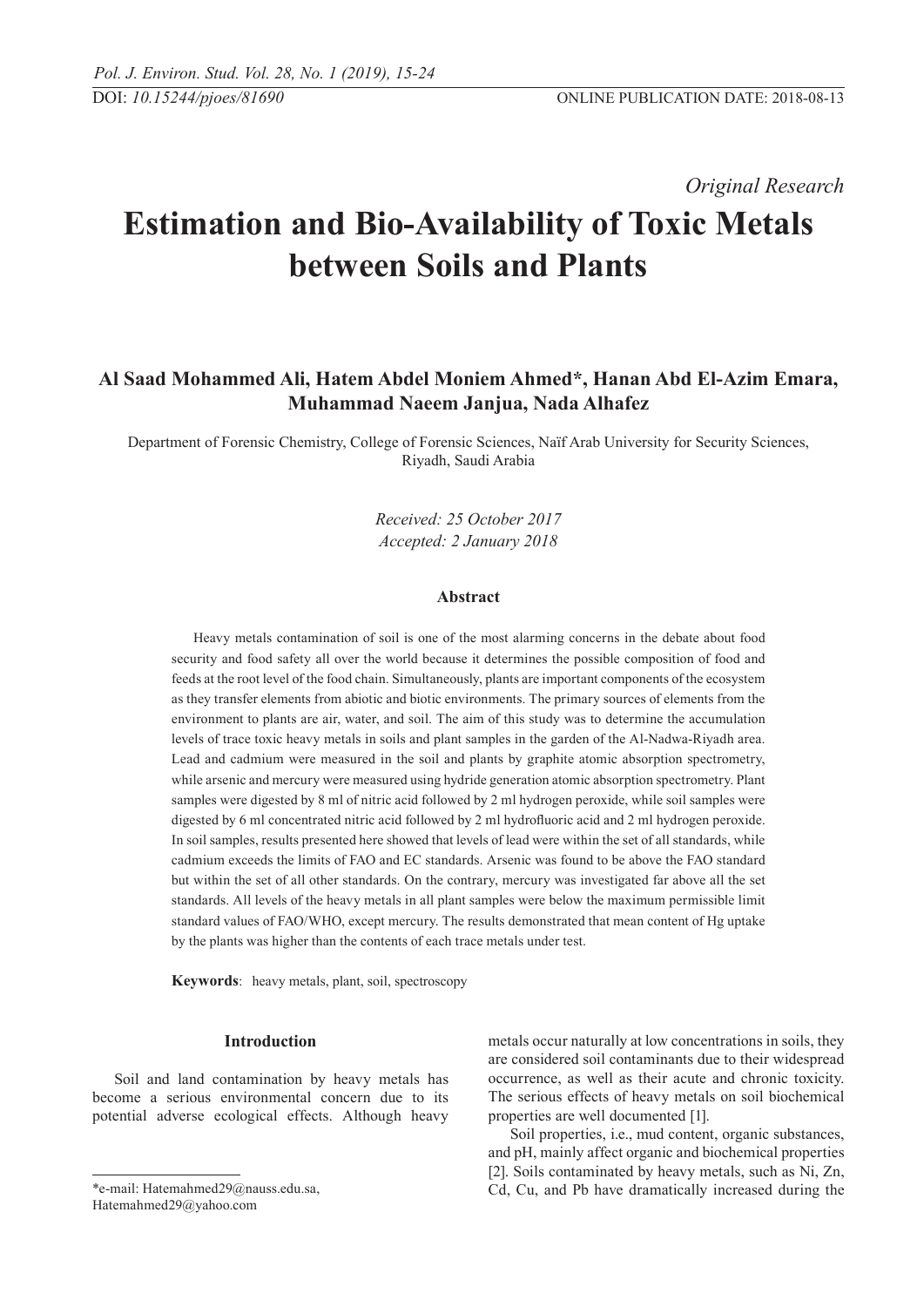last decades ago due to the use of agricultural fertilizers and pesticides, municipal waste, mining, traffic, smelting, manufacturing, emissions, and industrial effluents [3]. However, some risk element, like arsenic (As), cadmium (Cd), lead (Pb), selenium (Se), and methylated forms of mercury (Hg) are considered one of the major sources of soil pollution [4]. These metals are considered not essential for plant growth because they do not perform any known physiological function in plants. Moreover, they are also reported to have no known biological importance in human biochemical or physiological functions [5]. Their consumption even at very low concentrations can be toxic to humans.

Other metals such as calcium (Ca), cobalt (Co), magnesium (Mg), cupper (Cu), iron (Fe), manganese (Mn), molybdenum (Mo), nickel (Ni), and zinc (Zn) are essential elements required for normal growth and metabolism of plants, and have also been reported to be of biological importance to human beings to maintain their optimal life activities. However, these elements can easily lead to poisoning when their concentrations rise above allowed limits or optimal values [6-9].

Accordingly, when concentration of heavy metals becomes more than standard or optimum levels in soil, they cause toxic effects in soil microorganisms, resulting in a change of population size, diversity, and overall activity of the soil microbial communities [10]. This indicates that heavy metal concentration in soil plays an important role in controlling metal bioavailability to plants. Ultimately, increasing heavy metal contents in the soil also increases the uptake of heavy metals by plants depending upon soil type, plant growth stages, and plant species [11].

For example, due to higher Pb concentrations in soil, some fundamental physiological activities of soil are reduced, which could affect plant quality, reduction of cell activities, and inhibition of plant growth, water absorption, and photosynthesis. Meanwhile, very low concentrations of lead (Pb) in soil could lead toxic symptoms on dark green leaves, wilting of older leaves, brown short leaves, stunted foliage, and brown short roots [12-13].

Ingestion of vegetables and food commodities irrigated with waste or improperly treated water, or grown in soils contaminated with heavy metals present possible health risks to humans and wildlife. The uptake of heavy toxic metals from soils by plants at high concentrations leads to subsequent accumulation along the food chain and may result in a greater health risk [14]. Some important supplements in the human body are influenced by consumption of food contaminated with heavy metals, causing decreased immunity, intrauterine growth retardation, disabilities associated with malnutrition, and a high prevalence of upper gastrointestinal cancer rates [15]. The risk of transference of heavy metals from soil to plants and from plants to humans should be a matter of great concern [16]. Absorption of heavy metals by plant roots from soil (one of the major routes for the entrance of heavy metals into the food chain) and the following

accumulation along the food chain is a potential threat to animal and human health, particularly crops [17].

Most studies have shown that the use of wastewater contaminated with heavy metals for irrigation over a long period of time increases the heavy metal contents of soils above the permissible limit [18]. Wastewater from the chemical industry and chemical laboratories is one of the most important sources of heavy metal contamination leading to the pollution of groundwater and agricultural soil. In recent years, factory wastewater was discharged into rivers, lakes, and coastal areas, resulting in serious pollution problems in the water environment and causing negative effects to the ecosystem and human life. This wastewater may contain numerous toxic and harmful substances in the form of heavy metals, petroleum, and chlorinated hydrocarbons, alkalis, various acids, dyes, and other chemicals such as pesticides, herbicides, and fertilizers, which change the physiochemical properties of water [19].

All these chemicals are quite harmful or even fatally poisonous to the aquatic ecosystem [20-21]. Heavy metals from mining locales may reach agricultural soils through leaching. Also, during the rainy season large quantities of tailings and waste containing heavy metals are carried by runoff to agricultural fields near mining sites, which leads to elevated levels of heavy metals in soils [22].

## Transfer Factor (TF)

Transfer factor (TF) describes the amount of heavy metal transferred from the soil to the plant under equilibrium conditions [23-24]. Heavy metals from the soil are consumed by plant roots and then distributed in various plant tissues. Transfer of this heavy metal from soil to plant tissues is measured using the TF indicator, which measures the ratio of the concentration of a specific metal in plant tissue to the concentration of the same metal in soil – both represented by the same units. If the TF values are  $\geq 1.0$  it shows a higher uptake of metal from soil by the plant, while lower values mean less absorption of the metal from the soil, and the plant can be used for consumption [25]. This theory assumes a linear relationship between the concentrations of a certain element in the plant with that in the soil:

$$
C_{\text{Plant}} = a + T F C_{\text{Soil}}
$$

...where " $C_{\text{plant}}$ " and " $C_{\text{solid}}$ " are the concentrations of an element in plant and soil, respectively, and parameter "a" is zero if the element enters the plant only from the soil. This linearity does not hold for essential elements (the contents of which are under strict metabolic control), but can hold for non-essential elements and pollutants.

This paper focusses on the study of accumulation of some heavy metals (Pb, Cd, As, and Hg) in some varieties of plants in Saudi Arabia that are irrigated with treated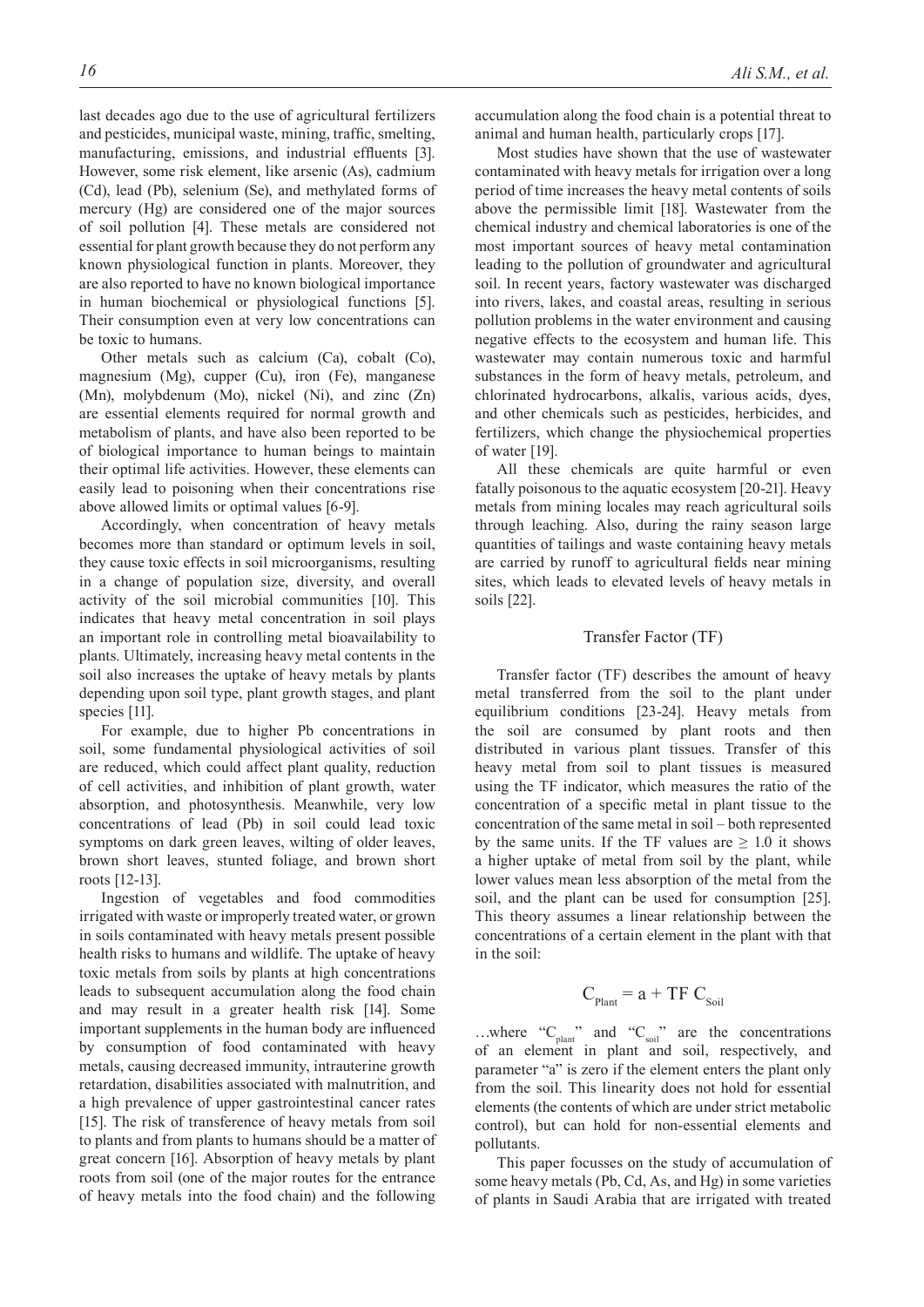water in the Al-Nadwa Garden in Riyadh. Heavy metals were quantitatively determined by the atomic absorption spectroscopy (AAS) method. Selection of these metals was based upon their potential contribution in causing threats to various biotic and abiotic components of the environment [25].

## **Materials and Methods**

## Collecting Plant and Soil Samples

Twenty different types of ornamental plant along with their leaves and flowers were collected in acid-washed polyethylene bags according to the sampling procedures of Tony and Australian National Botanic Gardens (Table 1) [26-27]. In addition, 20 soil samples were collected in acid-washed polyethylene bags from different locations from a depth of approximately 10-30 cm under each plant and placed in plastic bottles according to the method of Zhang [28]. The plants and soils were collected randomly inside the premises of Al-Nadwa Garden.

## Plant and Soil Sample Treatments

#### *Plant Sampling*

The collected plant samples were washed two to three times with tap water, and then again washed two to three times with distilled deionized water to remove dust particles, and were dried overnight in an oven at 95ºC. The dried samples were ground in an electrical grinder to make powder. The powdered plant samples were transferred to acid-washed and labeled polyethylene bags and stored until further analysis.

## *Soil Sampling*

Collected soil samples were brought to the laboratory and mashed with the help of a pestle and mortar, and transferred to an acid-washed labeled china crucible. The crucibles along with the samples were dried in an electric oven at 105ºC overnight. All the dried soil samples were passed through a fine sieve to separate the un-gradable stone residues. The sieved soil samples were ground in a grinder to make powder and stored in acid-washed polyethylene bags until further laboratory analysis.

## Digestion Methodology for Plant Samples

Correctly weighed 0.250 grams of each sample were transferred to acid-washed PTFE vessels, and 8 ml of reagent-grade nitric acid (69%) was added to each vessel, followed by 2 ml of (35%) hydrogen peroxide. All vessels were tightly closed and loaded into a Milestones Ethos One microwave digestion system

| <b>Plant Sample I.D</b> | <b>Name of Plant</b>                |  |  |
|-------------------------|-------------------------------------|--|--|
| 1                       | Cestrum nocturnum                   |  |  |
| $\overline{2}$          | Rosa rubiginosa                     |  |  |
| 3                       | Euonymus japonicus "Silver<br>king" |  |  |
| 4                       | Magnolia                            |  |  |
| 5                       | Dracaena fragrans                   |  |  |
| 6                       | Conocarpus erectus                  |  |  |
| 7                       | Jasmine                             |  |  |
| 8                       | Dracaena braunii                    |  |  |
| 9                       | Ficus benjamina                     |  |  |
| 10                      | Syngonium                           |  |  |
| 11                      | Dieffenbachia                       |  |  |
| 12                      | Peppermint.                         |  |  |
| 13                      | Scindapsus                          |  |  |
| 14                      | Dracaena fragrans                   |  |  |
| 15                      | Sphagneticola                       |  |  |
| 16                      | Petunia                             |  |  |
| 17                      | Malva parviflora                    |  |  |
| 18                      | Cordyline indivisa/australis        |  |  |
| 19                      | Yucca                               |  |  |
| 20                      | Purple heart                        |  |  |

[29-30]. The microwave digestion system was run as indicated below:

| Time(t)             | Temperature $(^{\circ}C)$ | Watts (energy) |
|---------------------|---------------------------|----------------|
| 15 mints.           | 180                       | 1500           |
| 20 mint (hold time) | 180                       | 1500           |

After the run was completed, all vessels in the system were allowed to cool for 10-15 minutes. The vessels were taken out and each digested sample was transferred to 50 ml volumetric flasks. We added an appropriate volume of deionized distilled water to make the volume exactly 50 ml. Each sample was filtered through a  $0.45 \mu$  PTFE filter and stored in properly labeled polyethylene bottles and refrigerated at 4ºC until further analysis.

## Digestion Methodology for the Soil Samples

Exactly 0.250 grams of soil were weighed from each soil sample and placed in PTFE vessels. Then we added 6 ml reagent-grade concentrated nitric acid (69%) followed by 2 ml of (48%) hydrofluoric acid and 2 ml of (35%) hydrogen peroxide and waited for 10-15 mins to complete the reaction. All vessels were tightly closed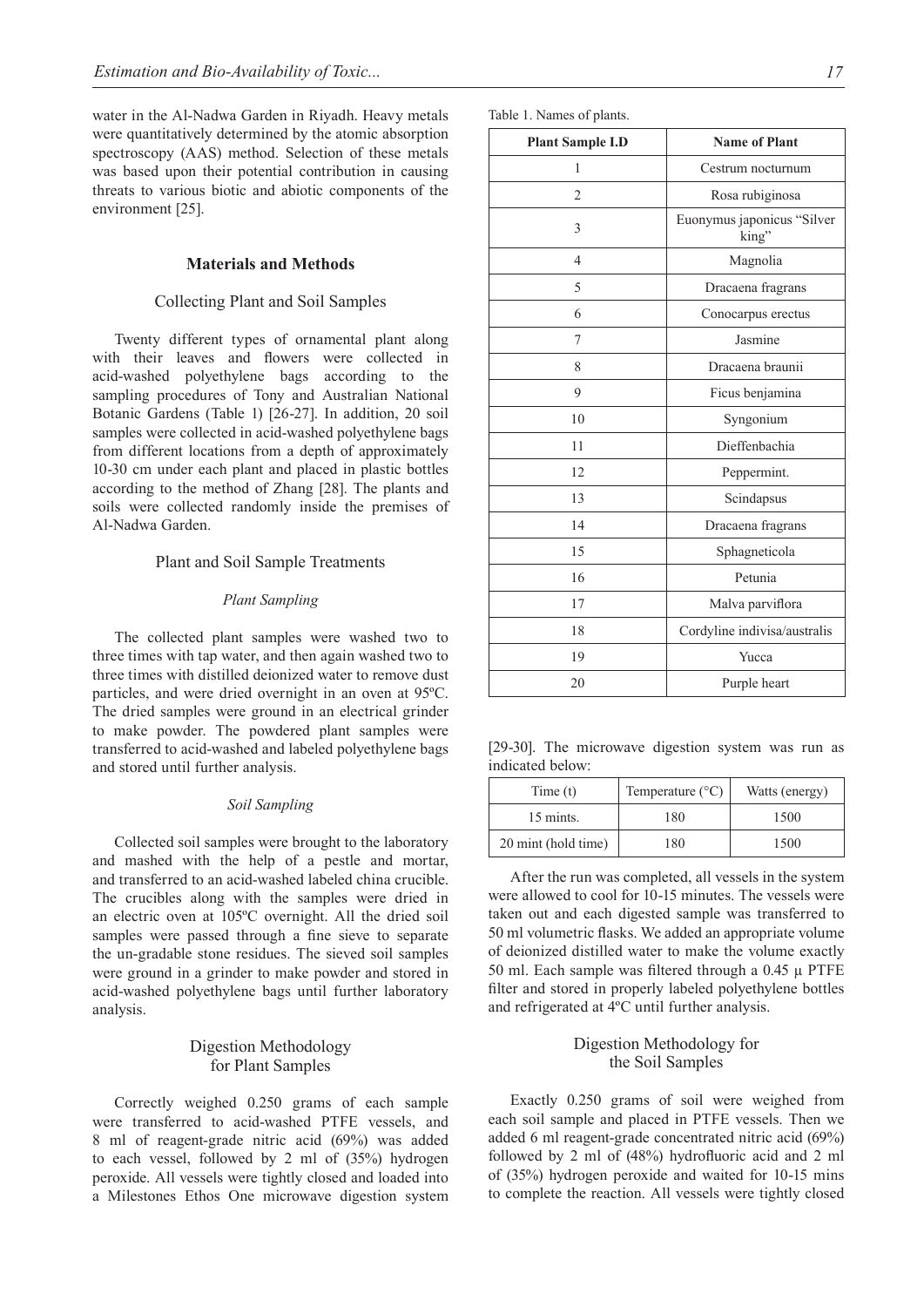| <b>Parameters</b>                | Pb             | C <sub>d</sub>    | As             | Hg             |
|----------------------------------|----------------|-------------------|----------------|----------------|
| Wavelength (m)                   | 283.3          | 228.8             | 197.2          | 253.7          |
| Slit Width (nm)                  | 0.5            | 0.5               | 0.5            | 0.5            |
| Lamp Current (mA)                | 10             | $\overline{4}$    | 10             | 4              |
| Sensitivity $(mg/kg)$ At 0.2 Abs | 27             | 1.00              | 50             | 70             |
| Detection Limit (mg/kg)          | 0.002          | 0.00006           | 0.0028         | 0.002          |
| Quantification Limit (mg/kg)     | 0.006          | 0.00018           | 0.0084         | 0.006          |
| Optimum Working Range (mg/kg)    | $0.006 - 0.03$ | $0.00018 - 0.001$ | $0.0084 - 0.1$ | $0.006 - 0.03$ |
| Instrument                       | GT-AAS         | GT-AAS            | HG-AAS         | HG-AAS         |

Table 2. Standard operating parameters of the elements analyzed in plants.

Table 3. Standard operating parameters of the elements analyzed in soils.

| Parameters                     | Pb           | C <sub>d</sub>  | As            | Hg           |
|--------------------------------|--------------|-----------------|---------------|--------------|
| Wavelength (m)                 | 283.3        | 228.8           | 197.2         | 253.7        |
| Slit Width (nm)                | 0.5          | 0.5             | 0.5           | 0.5          |
| Lamp Current (mA)              | 10           | 4               | 10            | 4            |
| Sensitivity (mg/kg) At 0.2 Abs | 27           | 1.00            | 50            | 70           |
| Detection Limit (mg/kg)        | 0.5          | 0.047           | 0.027         | 2.7          |
| Quantification Limit (mg/kg)   | 1.6          | 0.144           | 0.082         | 8.3          |
| Optimum Working Range (mg/kg)  | $1, 6-2.5$   | $0.144 - 0.600$ | $0.08 - 0.25$ | $8.3 - 2.5$  |
| Instrument                     | <b>GTAAS</b> | <b>GTAAS</b>    | <b>HGAAS</b>  | <b>HGAAS</b> |

and loaded into the microwave digestion system [31-32], and the system was run as indicated previously. After the run was completed, the vessels were taken out and each digested sample was transferred to 50 ml volumetric flasks, and the volume of each sample was adjusted accurately up to 50 ml with deionized distilled water. Now each sample was filtered through a  $0.45 \mu$  PTFE filter and stored in properly labeled polyethylene bottles until further analysis.

## Instrumentation

We used a high-performance Ethos One microwave digestion system, a 240FS AA atomic absorption spectrometer from Agilent Technologies with (Graphite Furnace) GTA 120 "æ" "PSD" 120, a programmable sample dispenser, and argon carrier gas. The operating conditions during the analysis of heavy metals are listed in Tables 2-3 for plant and soil, respectively. Clear solutions of the digested samples were analyzed by graphite atomic absorption spectrometry (GTAAS) for Pb and Cd using argon gas, while As and Hg were analyzed by the hydride generation atomic absorption spectrometry (HG – AAS, AAS 240FS) method using flame atomic absorption spectrometry (FAAS) with air-acetylene (model: AAS 240FS), Agilent Technologies Company, USA, by the

standard calibration technique. All measurements were run in triplicate for the samples and standard solutions and the results reported as the main  $\pm$  standard deviation. All the results were statistically significant at  $P<0.05$ .

#### **Statistical Analysis**

The data were analyzed using Package for Social Science (SPSS) v. 20 statistical software (SPSS Inc., Chicago, IL, USA) after data were normalized by log transformation. Descriptive statistical parameters such as main and standard deviation (SD) were used to describe the heavy metal concentration in soils and plants, and differences were considered statistically significant with *p* value<0.05. One sample test, Sig. (2-tailed) was used to determine the difference of the heavy metals concentrations in soils and plants at a significance level of p<0.05.

## **Results and Discussion**

Heavy metals may enter the human body through inhalation of polluted dust, contaminated soil used for irrigation, and food plants grown on metal-contaminated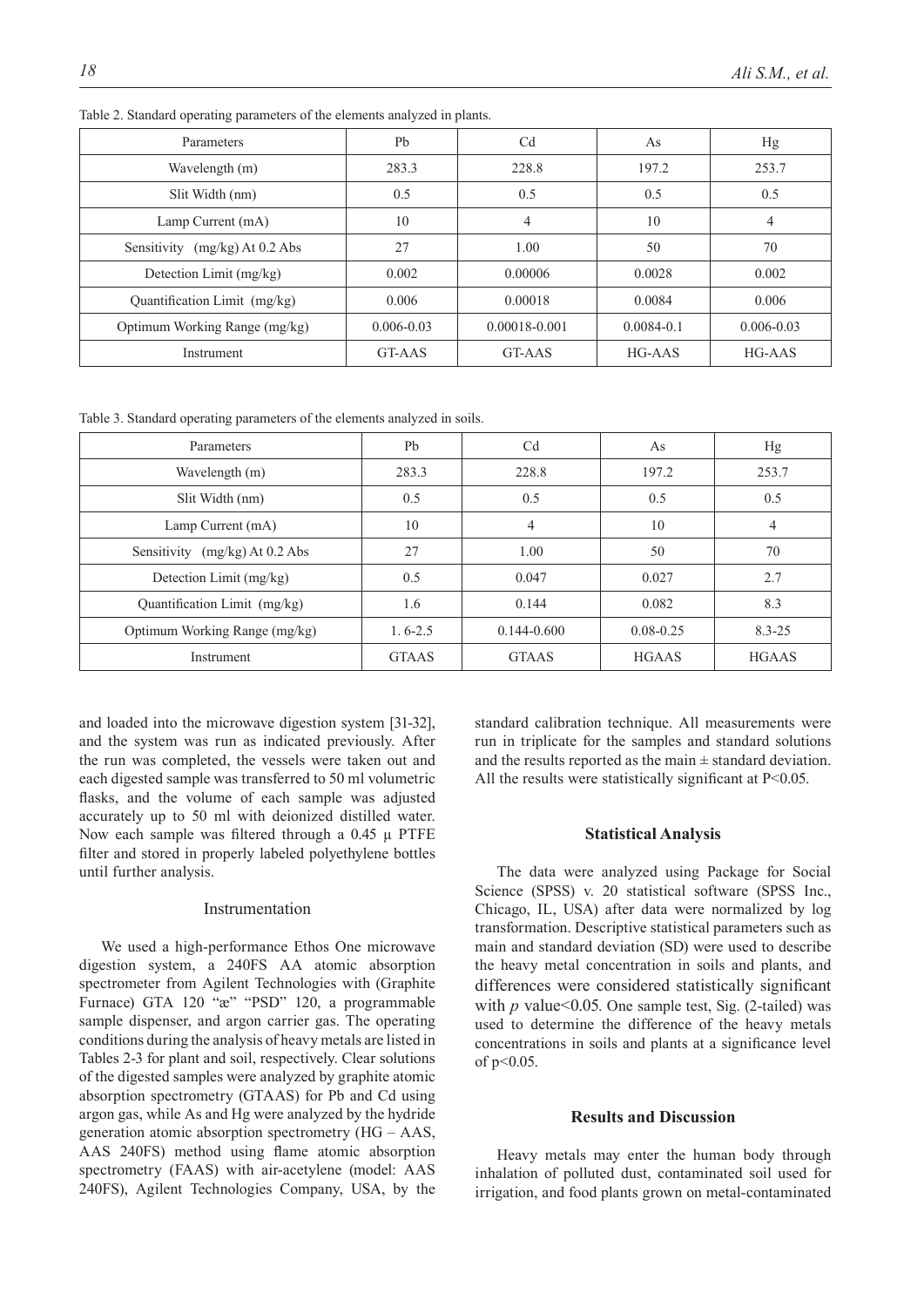| Soil sample<br>number | Mean conc. of<br>Pb in mg/kg $\pm$ S.D | Mean conc. of<br>Cd in mg/kg $\pm$ S.D | Mean conc. of<br>As in mg/kg $\pm$ S.D | Mean conc. of<br>Hg in mg/kg $\pm$ S.D |
|-----------------------|----------------------------------------|----------------------------------------|----------------------------------------|----------------------------------------|
| 1                     | 1.96±0.0004                            | $0.430 \pm 0.0010$                     | $0.237 \pm 0.0015$                     | 15.066±0.0004                          |
| $\overline{2}$        | $1.92 \pm 0.0002$                      | $0.422 \pm 0.0015$                     | $0.2160 \pm 0.0031$                    | 12.380±0.0003                          |
| 3                     | $2.10\pm0.0002$                        | $0.438 \pm 0.0062$                     | $0.2183 \pm 0.0021$                    | $11.527 \pm 0.0003$                    |
| $\overline{4}$        | 1.95±0.0002                            | $0.437 \pm 0.0015$                     | $0.2161 \pm 0.0021$                    | 10.719±0.0011                          |
| 5                     | $1.92 \pm 0.0002$                      | $0.465 \pm 0.0015$                     | $0.1995 \pm 0.0010$                    | 10.485±0.0043                          |
| 6                     | $2.20 \pm 0.0001$                      | $0.460 \pm 0.0010$                     | $0.2183 \pm 0.0025$                    | $9.726 \pm 0.0003$                     |
| $\tau$                | $1.60 \pm 0.0002$                      | $0.462 \pm 0.0015$                     | $0.2086 \pm 0.0020$                    | $10.331 \pm 0.0002$                    |
| 8                     | $1.60 \pm 0.0001$                      | $0.473 \pm 0.0015$                     | $0.2134 \pm 0.0021$                    | 12.077±0.0005                          |
| 9                     | $1.68 \pm 0.0223$                      | $0.498 \pm 0.0020$                     | $0.2172 \pm 0.0020$                    | 11.254±0.0004                          |
| $10\,$                | $1.79 \pm 0.0002$                      | $0.494 \pm 0.0020$                     | $0.2090 \pm 0.0020$                    | 11.149±0.0003                          |
| 11                    | $1.64 \pm 0.0015$                      | $0.507 \pm 0.0015$                     | $0.1951 \pm 0.0010$                    | $9.901 \pm 0.0005$                     |
| 12                    | $1.60 \pm 0.0001$                      | $0.501 \pm 0.0015$                     | $0.1951 \pm 0.0012$                    | 10.425±0.0004                          |
| 13                    | $1.61 \pm 0.0012$                      | $0.515 \pm 0.0015$                     | $0.1971 \pm 0.0020$                    | 10.984±0.0003                          |
| 14                    | $1.60 \pm 0.0002$                      | $0.508 \pm 0.0015$                     | $0.1892 \pm 0.0015$                    | 11.112±0.0004                          |
| 15                    | * not detected                         | $0.509 \pm 0.0021$                     | $0.2120 \pm 0.0015$                    | 10.885±0.0003                          |
| 16                    | * not detected                         | $0.519 \pm 0.0015$                     | $0.1830 \pm 0.0010$                    | 15.151±0.0005                          |
| 17                    | $1.78 \pm 0.0002$                      | $0.516 \pm 0.0025$                     | $0.1971 \pm 0.0021$                    | 12.929±0.0004                          |
| 18                    | $1.97 \pm 0.0003$                      | $0.532 \pm 0.0010$                     | $0.2261 \pm 0.0010$                    | 13.968±0.0009                          |
| 19                    | $1.66 \pm 0.0001$                      | $0.553 \pm 0.0015$                     | $0.2102 \pm 0.0010$                    | 13.100±0.0007                          |
| 20                    | * not detected                         | $0.542 \pm 0.0010$                     | $0.2331 \pm 0.0015$                    | 12.099±0.0005                          |
| Min.                  | 1.60                                   | 0.422                                  | 0.1830                                 | 9.726                                  |
| Max.                  | 2.20                                   | 0.553                                  | 0.2370                                 | 15.151                                 |
| Mean                  | 1.76                                   | 0.49                                   | 0.21                                   | 11.76                                  |
| <b>STD</b>            | 0.0015                                 | 0.0018                                 | 0.0017                                 | 0.0007                                 |
| Mean±STD              | $1.76 \pm 0.0015$                      | $0.49 \pm 0.0018$                      | $0.21 \pm 0.0017$                      | $11.76 \pm 0.0007$                     |

Table 4. Statistical description of the experimental results of soil samples.

\*N/D (not detected)

soil [33]. Despite the poor bioavailability of heavy metals in soil, the plants may have a high ability to accumulate them in their different parts [34]. So, analyses of wild edible plants are important to identify and measure the



Fig. 1. Mean concentrations of metals in soils.

level of toxic metals. The present study was carried out to evaluate the level of heavy metal contamination in the various types of soil and plants in the garden of Al-Nadwa. In all soil samples, the results showed the presence of Cd, As, and Hg, but Pb was not detected at the sites (15, 16, 22).

The results of heavy metal concentrations in soils are given in Table 4 and Fig. 1. Lead as a soil contaminant is a widespread issue; it accumulates with age in bones, the aorta, kidneys, liver, and spleen. The probability of lead (Pb) entrance in the human body by food is 65%, by water 20%, and by air 15%.

The calculated range of the concentrations of Pb in soils was 1.6-2.2 mg/kg, except samples 15, 16, and 20, which have fallen below the detection limit of the instrument. All were within the set standards of FAO/WHO and Ling-Zhi [35-36], Austria, Germany,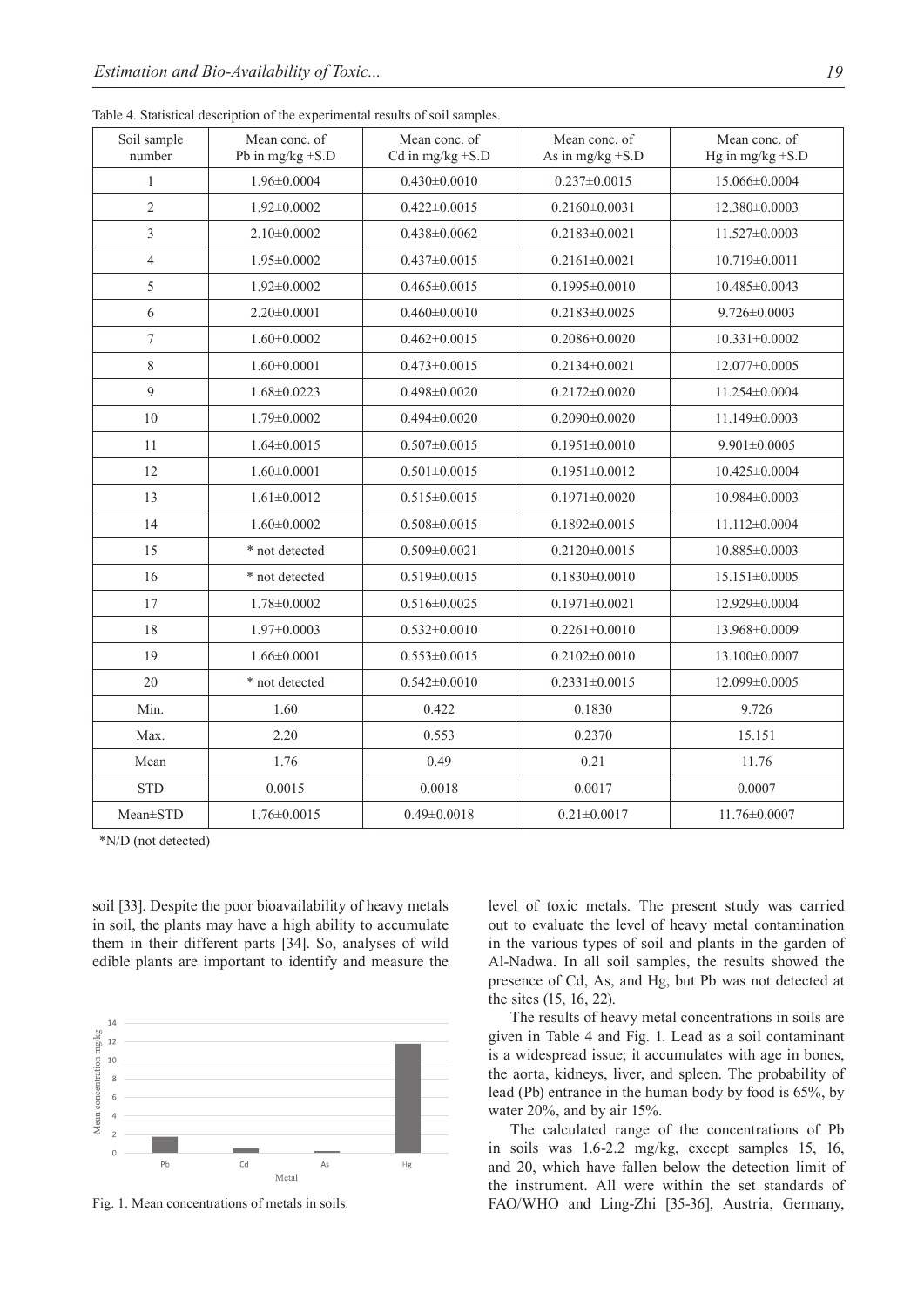| Standards/Guidelines | Ph<br>mg/kg | Cd<br>mg/kg | As<br>mg/kg | Hg<br>mg/kg |
|----------------------|-------------|-------------|-------------|-------------|
| FAO/WHO              | 90-400      |             |             | 1.0         |
| EC                   | 0.30        | 0.003       | 20          |             |
| <b>United States</b> | 50-300      | 1.6         | 14          | 0.5         |
| Poland               | 70-150      | $1 - 3$     | 30          | 5           |
| Germany              | 100         | $1.5 - 3$   | 20          | 2           |
| Austria              | 100         | 5           | 50          |             |

Table 5. Permissible limits of metals in soil by different standards.

Poland, the United States, and the European Council for European communities standards (Table 5) [26, 28].

Concentrations of Cd in soils (0.422-0.553 mg/kg) were far above the FAO/WHO and EC standards and within the set standards of Austria, Germany, Poland, and the USA, while the concentrations of As in soils (0.183-2.37 mg/kg) were far above the FAO/WHO standard and within the set standards of Austria, Germany, Poland, the USA, and EC (Table 5). In contrast, the concentrations of Hg analyzed in soils were by far above the FAO/WHO, Austria, Germany, Poland, USA, and EC set standards (Table 5). The order of the metals concentrations in soils (mean±STD) is:  $Hg (11.76 \pm 0.0007)$  > Pb  $(1.76 \pm 0.0015)$  > Cd  $(0.49 \pm 0.0018)$  $> As (0.21 \pm 0.0017).$ 

The reason for this extremity in values might be due to the addition of civic wastes and effluents as the sewage of the factories and universities near a garden.

Table 6. Statistical description of the experimental results of plant samples.

| Plant sample<br>number | Mean conc. of<br>Pb in mg/kg $\pm$ S.D | Mean conc. of<br>Cd in mg/kg $\pm$ S.D | Mean conc. of<br>As in mg/kg $\pm$ S.D | Mean conc. of<br>Hg in mg/kg $\pm$ S.D |
|------------------------|----------------------------------------|----------------------------------------|----------------------------------------|----------------------------------------|
| 1                      | $0.006 \pm 0.0056$                     | $0.0006 \pm 0.0105$                    | $0.01 \pm 0.0026$                      | $2.51 \pm 0.0002$                      |
| $\overline{2}$         | $0.100 \pm 0.0013$                     | $0.0005 \pm 0.0033$                    | $0.01 \pm 0.0009$                      | $2.44 \pm 0.0003$                      |
| 3                      | $0.007 \pm 0.0005$                     | $0.0004 \pm 0.0008$                    | $0.01 \pm 0.002$                       | $2.57\pm0.0003$                        |
| $\overline{4}$         | $0.006 \pm 0.0097$                     | $0.0006 \pm 0.0038$                    | $0.02 \pm 0.0160$                      | $3.19 \pm 0.0010$                      |
| 5                      | $0.006 \pm 0.0024$                     | $0.0010\pm0.0024$                      | $0.01 \pm 0.0044$                      | $3.04 \pm 0.0010$                      |
| 6                      | $0.006 \pm 0.0023$                     | $0.0006 \pm 0.0041$                    | $0.01 \pm 0.0063$                      | $2.94 \pm 0.0003$                      |
| $\overline{7}$         | * not detected                         | $0.0006 \pm 0.0022$                    | $0.02 \pm 0.0030$                      | $3.13 \pm 0.0008$                      |
| $8\,$                  | * not detected                         | $0.0006 \pm 0.0034$                    | $0.01 \pm 0.0024$                      | $2.66 \pm 0.0006$                      |
| $\mathfrak{g}$         | $0.007 \pm 0.0011$                     | $0.0006 \pm 0.0019$                    | $0.03 \pm 0.0019$                      | 3.55±0.0001                            |
| 10                     | $0.007 \pm 0.0025$                     | $0.0008 \pm 0.0018$                    | $0.01 \pm 0.0020$                      | $2.43 \pm 0.0004$                      |
| 11                     | $0.0110 \pm 0.0010$                    | $0.0007 \pm 0.0016$                    | $0.02 \pm 0.0012$                      | $3.12 \pm 0.0005$                      |
| 12                     | * not detected                         | $0.0006 \pm 0.0004$                    | $0.02 \pm 0.0028$                      | $2.62 \pm 0.0003$                      |
| 13                     | $0.007 \pm 0.0031$                     | $0.0005 \pm 0.0016$                    | $0.01 \pm 0.0022$                      | $2.53 \pm 0.0020$                      |
| 14                     | $0.007 \pm 0.0053$                     | $0.0005 \pm 0.0016$                    | $0.01 \pm 0.002$                       | $3.09 \pm 0.0002$                      |
| 15                     | $0.01 \pm 0.0007$                      | $0.0008 \pm 0.0020$                    | $0.02 \pm 0.0020$                      | $2.66 \pm 0.0001$                      |
| 16                     | * not detected                         | $0.0005 \pm 0.0044$                    | $0.01 \pm 0.0023$                      | $2.23 \pm 0.0005$                      |
| 17                     | $0.008 \pm 0.0013$                     | $0.0008 \pm 0.0045$                    | $0.03 \pm 0.0016$                      | $2.51 \pm 0.0008$                      |
| 18                     | $0.01 \pm 0.0044$                      | $0.0005 \pm 0.0073$                    | * not detected                         | * not detected                         |
| 19                     | $0.010 \pm 0.0580$                     | $0.0008 \pm 0.0011$                    | $0.02 \pm 0.0030$                      | $3.22 \pm 0.0001$                      |
| 20                     | $0.01 \pm 0.0150$                      | $0.0008 \pm 0.0074$                    | $0.02 \pm 0.0024$                      | $3.76 \pm 0.0033$                      |
| Min.                   | 0.006                                  | 0.0004                                 | 0.008                                  | 2.23                                   |
| Max.                   | 0.100                                  | 0.001                                  | 0.027                                  | 3.76                                   |
| Mean                   | 0.012                                  | 0.0006                                 | 0.03                                   | 2.7                                    |
| <b>STD</b>             | 0.006                                  | 0.003                                  | 0.003                                  | 0.001                                  |
| Mean±STD               | $0.012 \pm 0.01$                       | $0.0006 \pm 0.003$                     | $0.015 \pm 0.003$                      | $2.7 \pm 0.001$                        |

\*ND (Not Detected)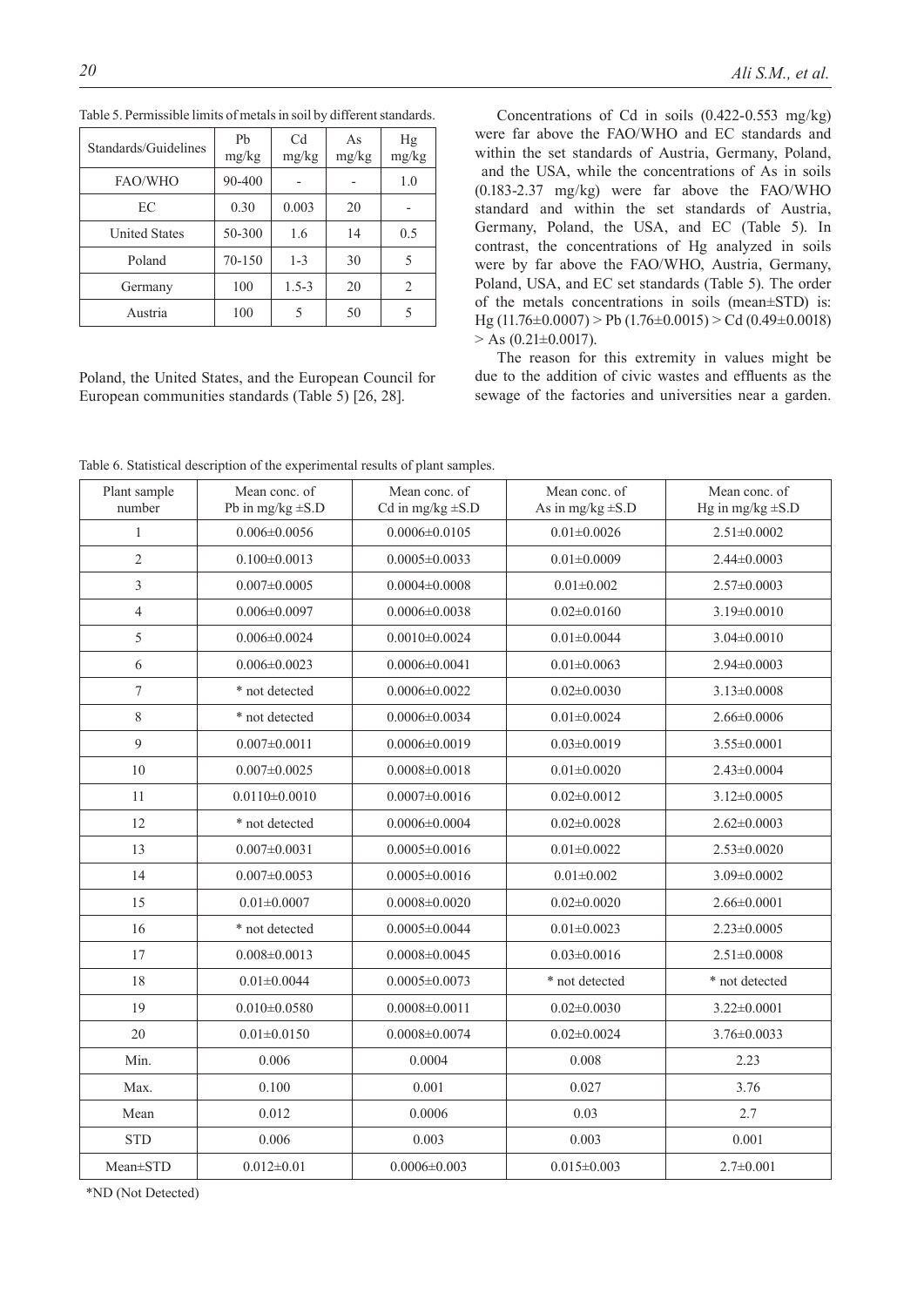

Fig. 2. Mean concentrations of metals in plants.

This agrees with the studies reporting that the level of heavy metals increasing in the soils due to the discharge of laboratories and industrial effluents and civic pollution of various kinds [37]. This is, in turn, deteriorating the soil and plant quality, making it unsuitable for both aquatic and human life. Mercury could be present in the soil in different forms. It dissolves as a free ion or soluble complex and is nonspecifically adsorbed by restricting fundamentally due to electrostatic forces, chelating potential, and precipitated as sulphides, carbonates, hydroxides, and phosphate. The results of this study showed that the averaged Hg concentration (11.76 mg/kg) was higher than its background (0.065 mg/kg) [38].

The results demonstrated that all the trace metals under examination were seen to be absorbed by all plants, but Pb, As, and Hg were not detected in samples (7, 8, 12, and 16), 18 and 18, respectively (Table 6, Fig. 2). Mercury was absorbed by plants as the sequence purple heart >  $(3.76\pm0.0033)$  > Ficus Benjamina  $(3.55\pm0.0001)$ > Magnolia  $(3.19\pm0.0010)$  > Jasmine  $(3.13\pm0.0008)$  > Dieffenbachia  $(3.12\pm0.0005)$ , while the second was Pb, third was As, and fourth was Cd as the following  $(0.01\pm0.01)$  absorbed by Rosa Rubiginosa,  $(0.01\pm0.01)$ absorbed by Rosa Rubiginosa, (0.100±0.0013) absorbed by Rosa Rubiginosa, (0.03±0.0019) absorbed by Ficus Benjamina, and (0.0010±0.0024) absorbed by Dracaena Fragrans (Table 6, Fig. 2).

The results showed that in the soil samples the mean concentrations (mg/kg) of Pb, Cd, As, and Hg are, respectively: 1.76±0.0015, 0.49±0.0018, 0.21±0.0017, and 11.76±0.0007. The average concentrations of plants from (1-20) are, respectively: 0.012±0.01, 0.0006±0.003,



Table 7. Translocation factor of metals from plant to soil.

| Plant sample<br>number | Lead  | Cadmium | Arsenic | Mercury |
|------------------------|-------|---------|---------|---------|
| 1                      | 0.003 | 0.001   | 0.042   | 0.167   |
| $\overline{c}$         | 0.052 | 0.001   | 0.032   | 0.197   |
| $\overline{3}$         | 0.003 | 0.001   | 0.041   | 0.223   |
| $\overline{4}$         | 0.003 | 0.001   | 0.093   | 0.297   |
| 5                      | 0.003 | 0.002   | 0.065   | 0.290   |
| 6                      | 0.003 | 0.001   | 0.050   | 0.302   |
| 7                      | 0.003 | 0.001   | 0.101   | 0.303   |
| 8                      | 0.003 | 0.001   | 0.052   | 0.220   |
| 9                      | 0.004 | 0.001   | 0.115   | 0.315   |
| 10                     | 0.004 | 0.002   | 0.067   | 0.218   |
| 11                     | 0.007 | 0.001   | 0.103   | 0.316   |
| 12                     | 0.003 | 0.001   | 0.077   | 0.251   |
| 13                     | 0.004 | 0.001   | 0.051   | 0.230   |
| 14                     | 0.004 | 0.001   | 0.048   | 0.278   |
| 15                     | 0.006 | 0.002   | 0.094   | 0.244   |
| 16                     | 0.003 | 0.001   | 0.060   | 0.147   |
| 17                     | 0.004 | 0.002   | 0.137   | 0.194   |
| 18                     | 0.005 | 0.001   | 0.027   | 0.127   |
| 19                     | 0.006 | 0.001   | 0.086   | 0.245   |
| 20                     | 0.011 | 0.001   | 0.077   | 0.311   |
| Average TF             | 0.007 | 0.001   | 0.071   | 0.244   |

0.015 $\pm$ 0.003, and 2.7 $\pm$ 0.001 for Pb, Cd, As, and Hg.

A study by Brian divided some metals into less, medium, and high potential to be accumulated in plants:  $As > Pb > He$  are the metals showing medium accumulation with  $TF = 0.01-1.00$ , the current study showed that potential to be accumulated in plants:  $Hg > As > Pb$  are the metals showed medium accumulation with  $TF = 0.007 - 0.241$  (Table 7) [39]. In the case of Cd, according to Brian, it was one of the elements intensively accumulated in plant bodies with  $TF = 1.00-10.00$  (Table 7), which does not agree with the current study where TF of Cd were 0.001, which may due to Cd being absorbed by the plants, then accumulating in different tissues (Table 6, Fig. 3).

In our present study, As, which showed medium content in soil under examination, recorded low amounts in plants. This might be due to a higher pH, and the accessibility of As in solution form is less, which hiders the soil-plant transfer. All mean content of the heavy metals in all plant samples fall below the maximum permissible limit standard values except Hg, (Table 8). This study showed that the mean contents of Hg  $(2.7\pm0.001)$  absorbed by the plants are higher than Fig. 3. Mean concentrations of TF plant to soil. the contents of each trace metal under test.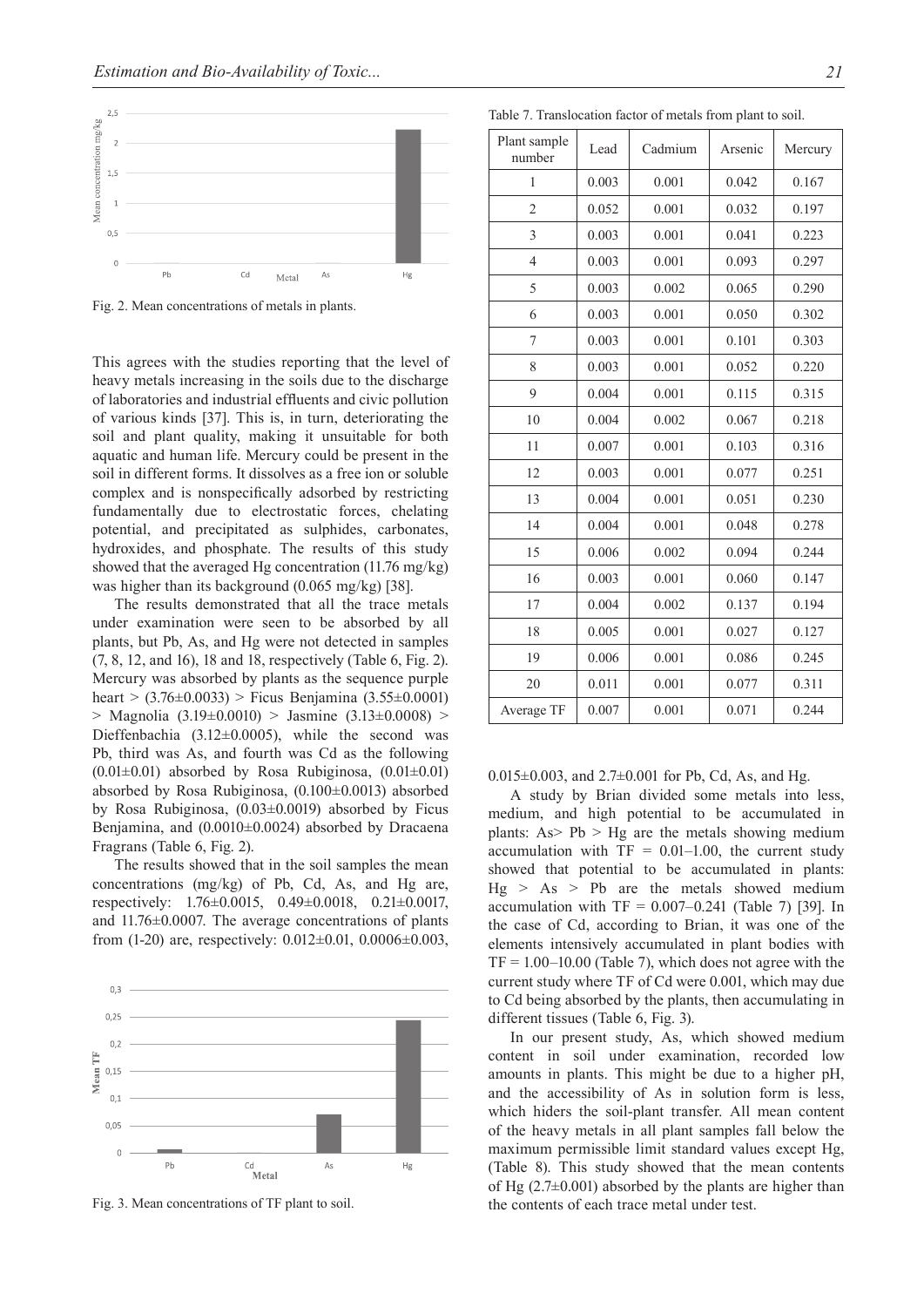|                      | Type of plant    | $Pb$ (mg/kg) | $Cd$ (mg/kg) | As $(mg/kg)$ | $Hg$ (mg/kg) |
|----------------------|------------------|--------------|--------------|--------------|--------------|
| FAO/WHO, 1999        | leafy vegetables | 0.20         | 0.10         | 0.10         | 0.030        |
| <b>FAO/WHO, 2001</b> | vegetables       | 0.30         | 0.20         | 0.43         | 0.03         |

Table 8. Permissible limit values of the metals in plants by different standards.

Cadmium is absorbed by all the plants almost equally by the 12 plants  $(0.0006\pm0.004 - 0.0008\pm0.003)$ , while Pb was the second metal absorbed by the five vegetables  $(0.0.007\pm 0.0025)$ . In the current study, TF of metals from soil to plant was (0.007, 0.001, 0.071 and 0.244) for Pb, Cd, As and Hg, respectively (Table 8, Fig. 3). That was to say with a sequence of decreasing TF values: Hg As Pb Cd.

The higher the value of transfer factor, the more element would be accumulated by plants. Mercury is the element with the highest TF values, which agrees with Yang, who reported a sequence of decreasing TF values as: Ni>Hg>Zn>Pb>Cr=Cd>Cu>Mn. Hg can be generalized for plants in the Rudna mine area [40]. The heavy metals Hg and As have greater soil-plant transfer rates than Pb and Cd (Table 7). The plants under test accumulate Hg in the following decreasing order: 0.316> 0.315> 0.311> 0.303> 0.302> 0.297> 0.29> 0.278> 0.251> 0.245> 0.244> 0.23> 0.223> 0.22> 0.218> 0.197> 0.194>  $0.167 > 0.147 > 0.127$ .

All the plants that can accumulate arsenic, cadmium, and lead are the least to be accumulated by all the plants. Gaile and Klavins stated that the lowest values of transfer factor for some plants grown in soils with the highest contamination levels of trace metals and with the addition of a solution of humic substances by that affirming intensity of metal sorption processes in soil connected with the presence of organic matter [41]. Plants

Table 9. Pearson correlations of trace heavy metals with vegetables.

and their soil samples do not accumulate metals equally. The accumulation and distribution were dependent on environmental factors [42].

Various studies explained that the absorbable availabilities of metals are not the only influencing factors for the bio-transfer of trace metals but also the plant species tendency to uptake a certain element from the soil [43-44].

#### Plant Correlation Analysis

Correlation analysis was carried out for trace heavy metals concentrations and plant associations in order to understand the significance ( $p = 0.05$ ,  $p < 0.05$ ) of the association between metals and plants. The Pearson correlation coefficient matrix for trace heavy metals (Pb, Cd, AS, and Hg) and plant samples is presented in Table 9. The analysis of the interrelationship between the heavy metals and plants offers remarkable information on free ion availability. The computed statistical results showed that Hg has significant positive correlation with As  $(r = 0.461)$ .

Mercury has moderate insignificant positive correlation with Cd  $(r = 0.341)$  and insignificant negative correlation with Pb  $(r = -0.091)$ . The negative correlation values show that as one variable increases in value, the second decreases. 50% of the metals are positively correlated (except for Pb–Cd, Pb–As, and Pb–Hg).

|                |                     | Pb    | C <sub>d</sub> | As       | Hg           |
|----------------|---------------------|-------|----------------|----------|--------------|
|                | Pearson Correlation | 1     | 0.191          | 0.156    | 0.091        |
| Pb             | Sig. (2-tailed)     |       | 0.421          | 0.511    | 0.702        |
|                | N                   | 20    | 20             | 20       | 20           |
|                | Pearson Correlation | 0.191 | 1              | 0.347    | 0.341        |
| C <sub>d</sub> | Sig. (2-tailed)     | 0.421 |                | 0.133    | 0.142        |
|                | N                   | 20    | 20             | 20       | 20           |
|                | Pearson Correlation | 0.156 | 0.347          |          | $0.461*$     |
| As             | Sig. (2-tailed)     | 0.511 | 0.133          |          | 0.041        |
|                | N                   | 20    | 20             | 20       | 20           |
| Hg             | Pearson Correlation | 0.091 | 0.341          | $0.461*$ | $\mathbf{1}$ |
|                | Sig. (2-tailed)     | 0.702 | 0.142          | 0.041    |              |
|                | N                   | 20    | 20             | 20       | 20           |

\* Correlation is significant at the 0.05 level (2-tailed).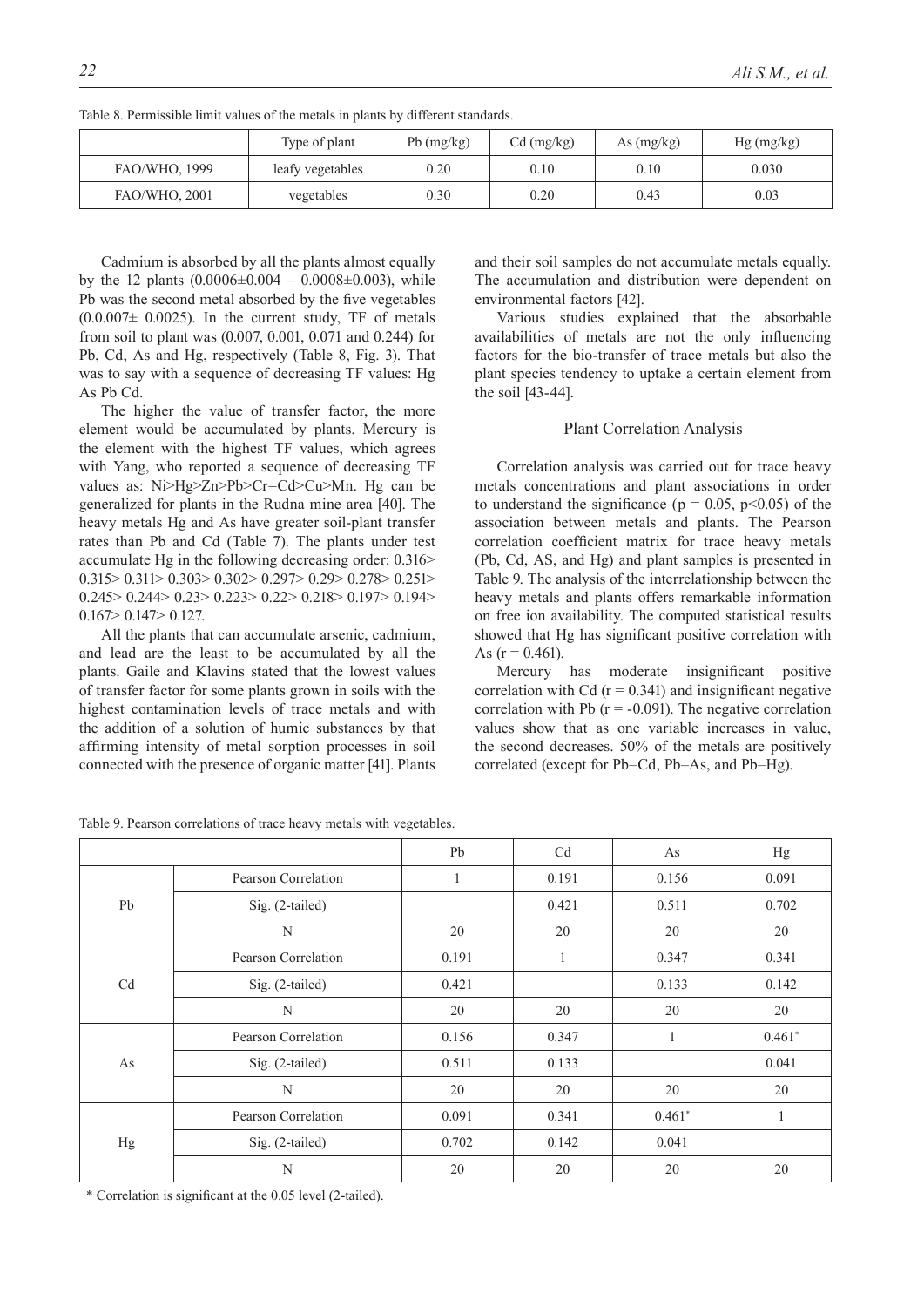The positive linear relationship of Cd–As and Cd–Hg) was weak. Just Hg and As are respectably moderately associated with each other because both may have the normal sources or might be affected by the same agents. The basic sources of such contamination could either be the cultivating locals irrigated with dirtied water or atmospheric deposition of these metals because of vehicle contamination or sources of soil formation.

## **Conclusion**

Concentrations of trace heavy metals in our studied soil samples show that Pb was within the set of all standards, while cadmium exceeded that of FAO/WHO and EC, but fell within all other standards (Ling-Zhi, Austria, Germany, Poland, USA). Arsenic was by far the within FAO/WHO limits, but within the set of all other standards. On the contrary, mercury was far above all the set standards (Table 6).

The mean content of all heavy metals in all our tested plant samples was below the maximum permissible standard values except for Hg, which was above the standard limits set by FAO/WHO (Table 5). The detection of this toxic metal in our tested plant samples clearly indicates a persistent exposure of plants to soil contaminated with abnormally high concentrations of Hg. Consumption of such contaminated edible plants for prolonged durations causes the accumulation of this highly neurotoxic substance in the human body, posing a serious health hazard to humans as well as animals.

Based on the results of this study, it is highly recommended that concerned authorities should carry out routine screening of soil as well as crops for the presence of toxic heavy metals.

#### **Acknowledgements**

The authors are thankful to the president of Naif Arab University for Security Sciences, the College of Forensic Sciences, and the Department of Forensic Chemistry for providing us with full support for this study.

## **Conflict of Interest**

The authors declare no conflict of interest.

#### **References**

- 1. ADAMCOVA D., VAVERKOVA M. D., BARTON S., HAVLICEK Z., BROUSKOVA E. Soil contamination in landfills: a case study of a landfill in Czech Republic. Solid Earth. **7**, 239, **2016**.
- 2. İLKNURL G. Effects of Spent Mushroom Compost on Physicochemical Properties of Degraded Soil. Solid Earth Discuss. 2016, **2016**
- 3. CHIBUIKE G.U., OBIORA S.C. Heavy Metal Polluted Soils: Effect on plants and bioremediation methods, Appl. Environ. Soil Sci. **2014**.
- MORGAN R. Soil, heavy metals, and human health, in: Soils and human health, edited by: BREVIK E. C. and BURGESS L. C., BOCA RATON F.L., USA, CRC Press. 59, **2013**.
- 5. Belyaeva E.A., Sokolova T.V., Emelyanova L.V., ZASKHAROVA I.O. mitochondrial electron transport chain in heavy metal-induced neurotoxicity: effects of cadmium, mercury, and copper. Scientific World J. 136, **2012**.
- 6. KARACA A., CETIN S.C., TURGAY O.C., KIZILKAYA Z.R. Effects of Heavy Metals on Soil Enzyme Activities. In: I. Sherameti and A. Varma (Ed), Soil Heavy Metals, Soil Biology, Heidelberg. **19**, 237, **2010**.
- 7. PAULA B.T., CLEMENT G., ANITA K .P, DWAYNE J.S. Heavy Metals Toxicity and the Environment. Molecular, Clinical and Environmental Toxicology. 133, **2014**.
- 8. BHATTACHARYA S., GUPTA K., DEBNATH S., GHOSH U. C., CHATTOPADHYAY D., MUKHOPADHYAY A. Arsenic bioaccumulation in rice and edible plants and subsequent transmission through food chain in Bengal basin: a review of the perspectives for environmental health, Toxicol. Environ. Chem. **94**, 429, **2012**.
- 9. RASCIO N., IZZO F.N. Heavy metal hyper accumulating plants: How and why do they do it? And what makes them so interesting? Plant Science. **180**, 169, **2011**.
- 10. 1SINGH J., KALAMDHAD A.S. Effects of Heavy Metals on Soil, Plants, Human Health and Aquatic Life. Int. J. Res. Chem. Environ. **1** (2), 15-21, **2011**.
- 11. AFZAL S., ABDUL N., NAZEEF U., ALI R., MUHAMMAD A., MUHAMMAD Z., MUHAMMAD S. K. Comparative Study of Heavy Metals in Soil and Selected Medicinal Plants*.* Journal of Chemistry. 5, **2013**.
- 12. BHATTACHARYYA P., CHAKRABARTI K., CHAKRABORTY A., TRIPATHY S., POWELL M.A. Fractionation and bioavailability of Pb in municipal solid waste compost and Pb uptake by rice straw and grain under submerged condition in amended soil. Geosciences Journal. **12**, (1), 41, **2008**.
- 13. ESAWY K.M., ADEL M.G. Effect of polluted water on soil and plant contamination by heavy metals in El-Mahla El-Kobra, Egypt. Solid Earth. **7**, 703, **2016**.
- 14. JORDAO C.P., NASCENTES C.C., CECON P.R., FONTES R.L.F., PEREIRA J.L. Heavy metal availability in soil amended with composted urban solid wastes. Environmental Monitoring and Assessment. **112**, 309, **2006**.
- 15. KHAN S., CAO Q., ZHENG Y.M., HUANG Y.Z., ZHU Y.G. Health risks of heavy metals in contaminated soils and food crops irrigated with wastewater in Beijing, China. Environmental Pollution. **152**, 686, **2008**.
- 16. FLORESCUL D., IONETE R.E., SANDRU C., IORDACHE A., CULEA M. Rom. J. Phys. **56**, 1001, **2011**.
- 17. SPRYNSKYY M., KOSOBUCKI P., KOWALKOWSKI T., BUSZEWSK B. Influence of clinoptilolite rock on chemical speciation of selected heavy metals in sewage sludge. Journal of Hazardous Materials. **149**, 310, **2007**.
- 18. JAHANTIGH M., Impact of Recycled Wastewater Irrigation on Soil Chemical Properties in an Arid Region. Pak J Biol Sci. **11** (18), 2264, **2008**.
- 19. MOJIRI A., Effects of Municipal Wastewater on Physical and Chemical Properties of Saline Soil. J. Biol. Environ. Sci. **5** (14), 71, **2011**.